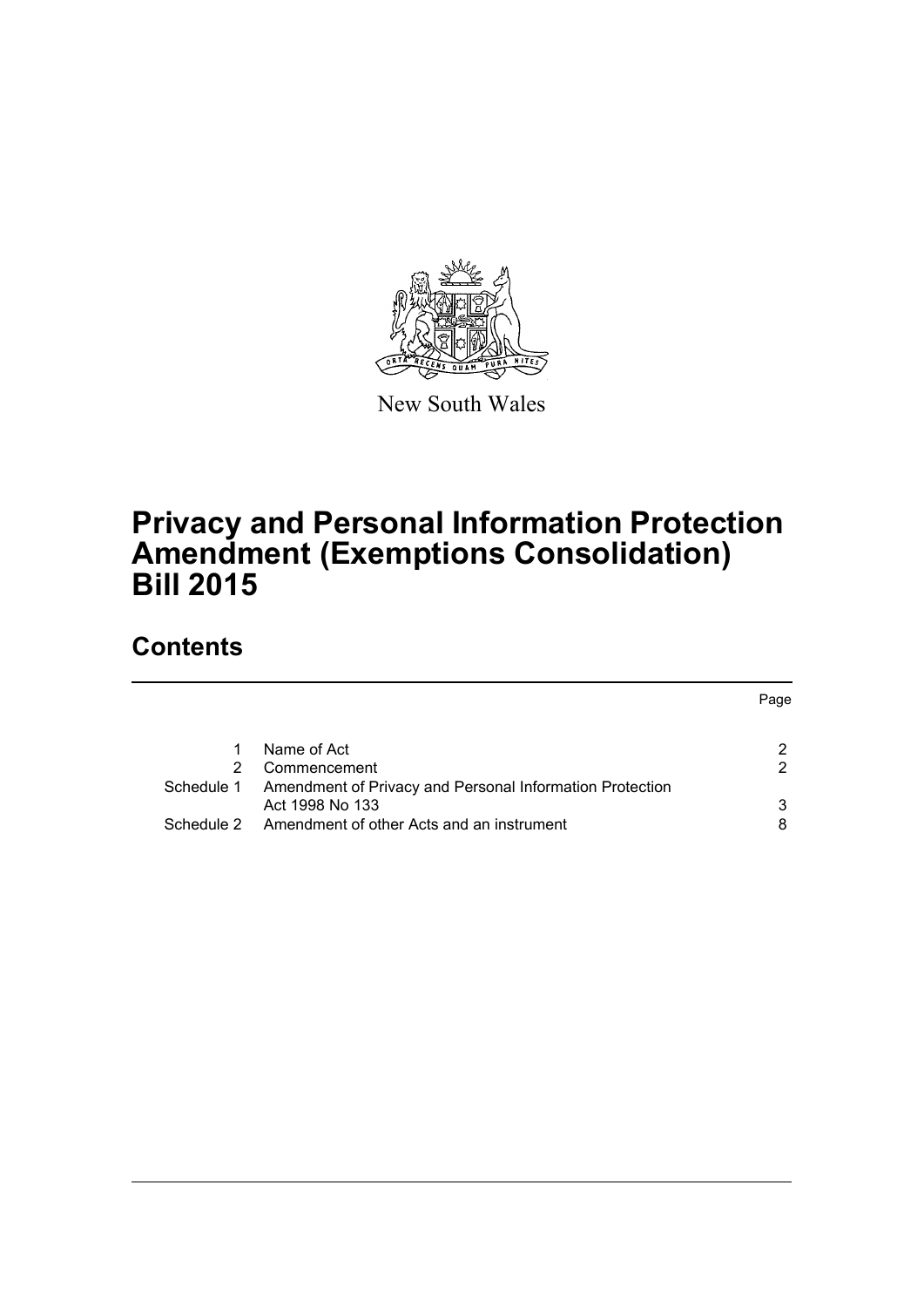*I certify that this public bill, which originated in the Legislative Assembly, has finally passed the Legislative Council and the Legislative Assembly of New South Wales.*

> *Clerk of the Legislative Assembly. Legislative Assembly, Sydney,* , 2015



New South Wales

# **Privacy and Personal Information Protection Amendment (Exemptions Consolidation) Bill 2015**

Act No , 2015

An Act to amend the *Privacy and Personal Information Protection Act 1998* and certain other Acts and an instrument to consolidate and rationalise certain exemptions from the operation of that Act.

*I have examined this bill and find it to correspond in all respects with the bill as finally passed by both Houses.*

*Assistant Speaker of the Legislative Assembly.*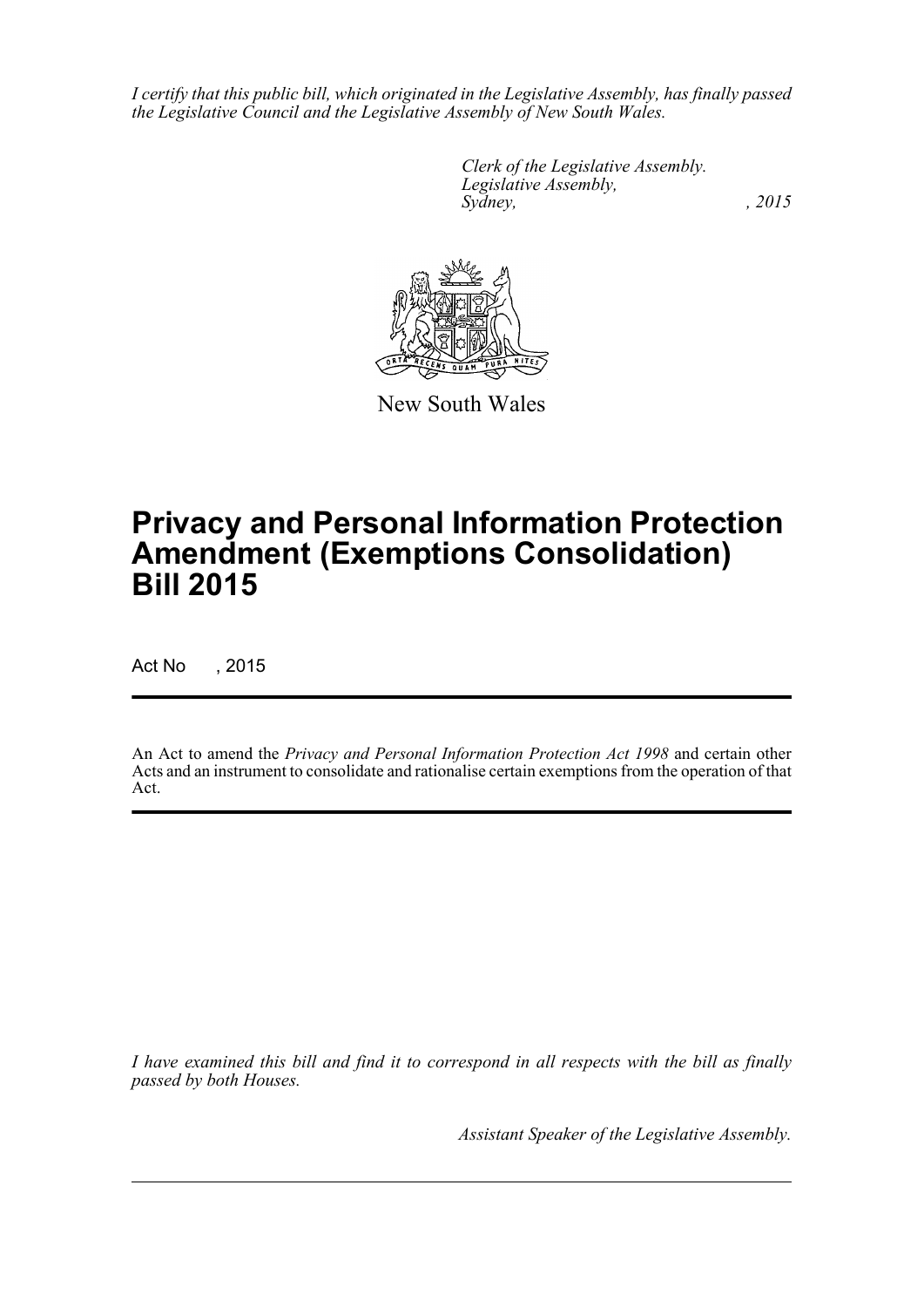Privacy and Personal Information Protection Amendment (Exemptions Consolidation) Bill 2015 [NSW]

# <span id="page-2-0"></span>**The Legislature of New South Wales enacts:**

# **1 Name of Act**

This Act is the *Privacy and Personal Information Protection Amendment (Exemptions Consolidation) Act 2015*.

# <span id="page-2-1"></span>**2 Commencement**

This Act commences on a day or days to be appointed by proclamation.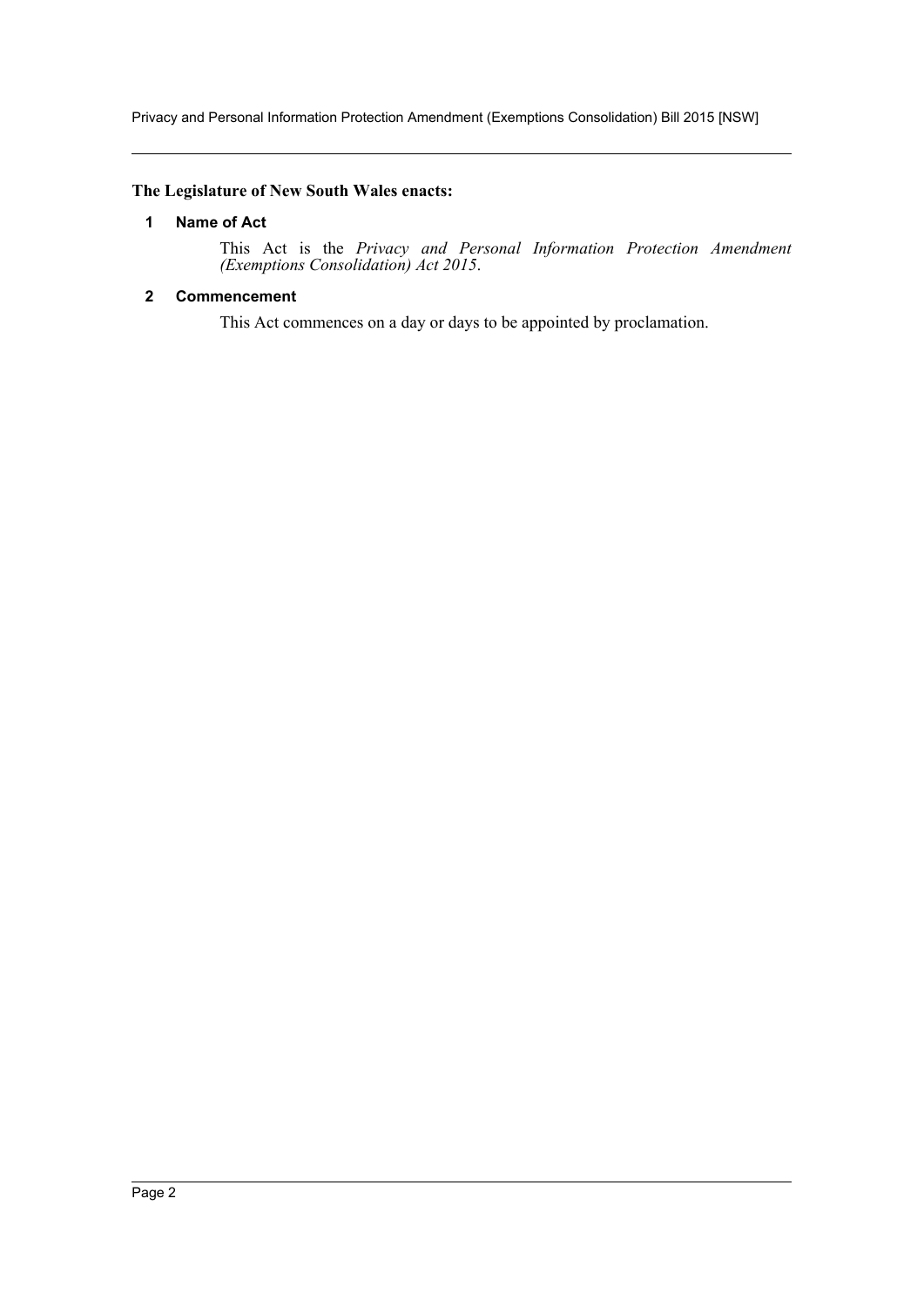Privacy and Personal Information Protection Amendment (Exemptions Consolidation) Bill 2015 [NSW] Schedule 1 Amendment of Privacy and Personal Information Protection Act 1998 No 133

# <span id="page-3-0"></span>**Schedule 1 Amendment of Privacy and Personal Information Protection Act 1998 No 133**

## **[1] Section 3 Definitions**

Omit the definition of *investigative agency* from section 3 (1). Insert instead:

*investigative agency* means:

- (a) any of the following:
	- (i) the Ombudsman's Office,
	- (ii) the Independent Commission Against Corruption,
	- (iii) the Inspector of the Independent Commission Against Corruption,
	- (iv) the Police Integrity Commission,
	- (v) the Inspector of the Police Integrity Commission and any staff of the Inspector,
	- (vi) the Health Care Complaints Commission,
	- (vii) the Office of the Legal Services Commissioner,
	- (viii) a person or body prescribed by the regulations for the purposes of this definition, or
- (b) any other public sector agency with investigative functions if:
	- (i) those functions are exercisable under the authority of an Act or statutory rule (or where that authority is necessarily implied or reasonably contemplated under an Act or statutory rule), and
	- (ii) the exercise of those functions may result in the agency taking or instituting disciplinary, criminal or other formal action or proceedings against a person or body under investigation, or
- (c) a public sector agency conducting an investigation for or on behalf of an agency referred to in paragraph (a) or (b).

## **[2] Section 19 Special restrictions on disclosure of personal information**

Omit section 19 (2)–(5). Insert instead:

- (2) A public sector agency that holds personal information about an individual must not disclose the information to any person or body who is in a jurisdiction outside New South Wales or to a Commonwealth agency unless:
	- (a) the public sector agency reasonably believes that the recipient of the information is subject to a law, binding scheme or contract that effectively upholds principles for fair handling of the information that are substantially similar to the information protection principles, or
	- (b) the individual expressly consents to the disclosure, or
	- (c) the disclosure is necessary for the performance of a contract between the individual and the public sector agency, or for the implementation of pre-contractual measures taken in response to the individual's request, or
	- (d) the disclosure is necessary for the conclusion or performance of a contract concluded in the interest of the individual between the public sector agency and a third party, or
	- (e) all of the following apply:
		- (i) the disclosure is for the benefit of the individual,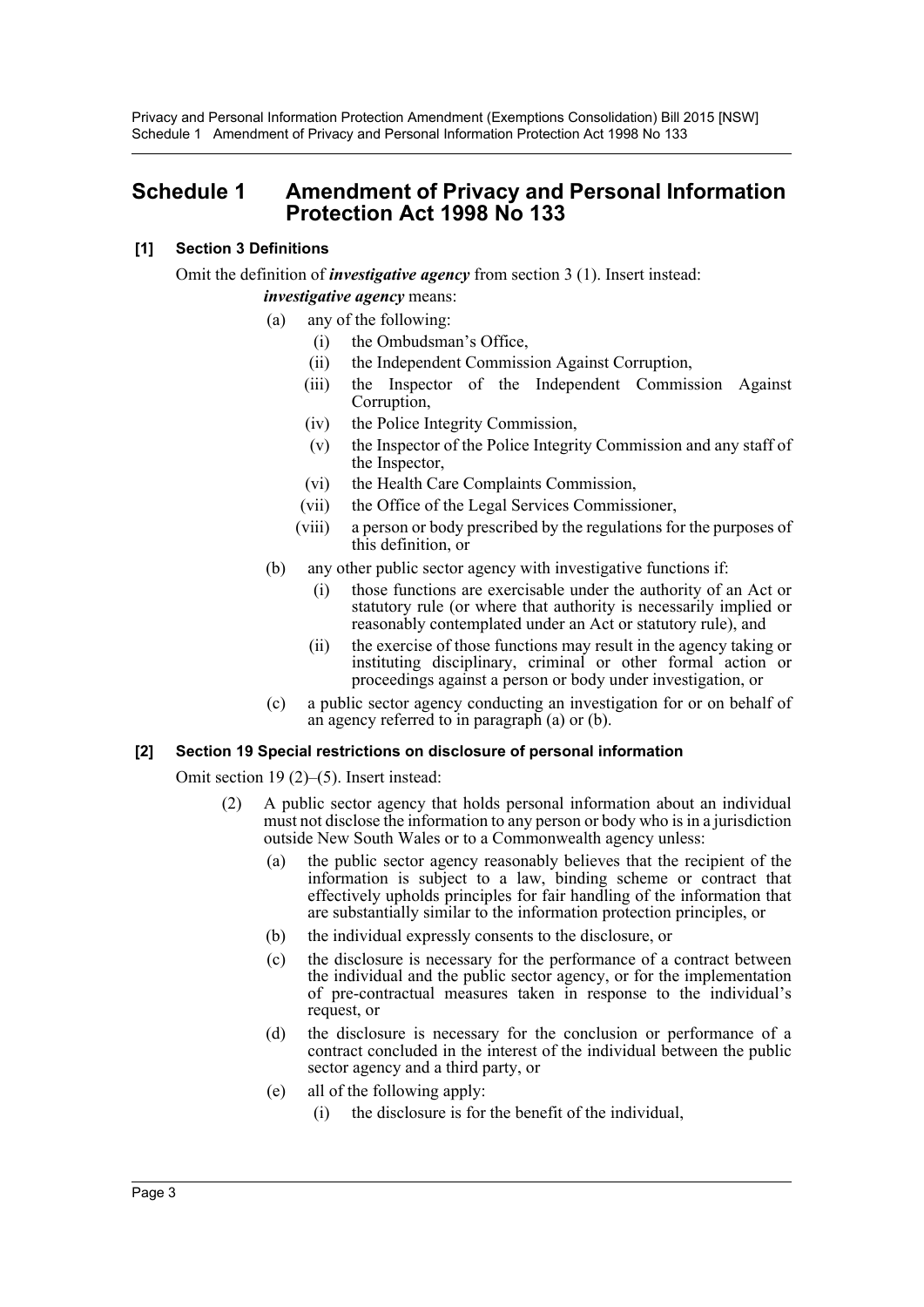- (ii) it is impracticable to obtain the consent of the individual to that disclosure,
- (iii) if it were practicable to obtain such consent, the individual would be likely to give it, or
- (f) the disclosure is reasonably believed by the public sector agency to be necessary to lessen or prevent a serious and imminent threat to the life, health or safety of the individual or another person, or
- (g) the public sector agency has taken reasonable steps to ensure that the information that it has disclosed will not be held, used or disclosed by the recipient of the information inconsistently with the information protection principles, or
- (h) the disclosure is permitted or required by an Act (including an Act of the Commonwealth) or any other law.

# **[3] Section 23 Exemptions relating to law enforcement and related matters**

Insert after section 23 (6):

- (6A) A public sector agency is not required to comply with the information protection principles with respect to the collection, use or disclosure of personal information if:
	- (a) the agency is providing the information to another public sector agency or the agency is being provided with the information by another public sector agency, and
	- (b) the collection, use or disclosure of the information is reasonably necessary for law enforcement purposes.

# **[4] Section 23 (8)**

Insert after section 23 (7):

- (8) In this section:
	- (a) a reference to law enforcement purposes includes a reference to law enforcement purposes of another State or a Territory or the Commonwealth, and
	- (b) a reference to an offence includes a reference to an offence against a law of another State or a Territory or the Commonwealth, and
	- (c) a reference to the protection of the public revenue includes a reference to the protection of the public revenue of another State or a Territory or the Commonwealth.

# **[5] Section 24**

Omit the section. Insert instead:

## **24 Exemptions relating to investigative agencies**

- (1) An investigative agency is not required to comply with section 9, 10, 13, 14, 15, 18 or 19 (1) if compliance with those sections might detrimentally affect (or prevent the proper exercise of) the agency's complaint handling functions or any of its investigative functions.
- (2) An investigative agency is not required to comply with section 17 if the use of the information concerned for a purpose other than the purpose for which it was collected is reasonably necessary in order to enable the agency to exercise its complaint handling functions or any of its investigative functions.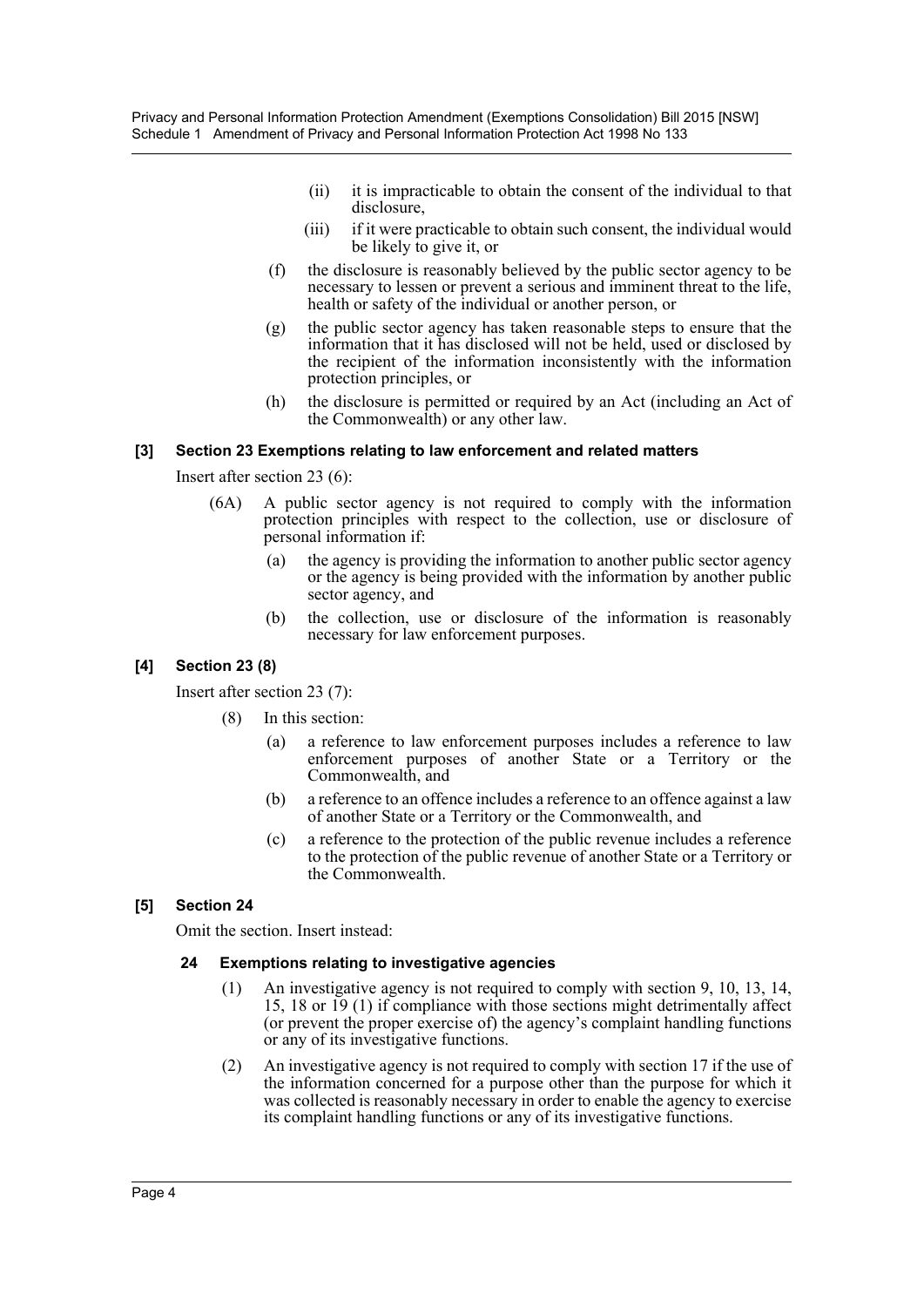- (3) An investigative agency is not required to comply with section 18 or 19 (1) if the information concerned is disclosed to another investigative agency.
- (4) A public sector agency (whether or not an investigative agency) is not required to comply with section 18 or 19 (1) if non-compliance is reasonably necessary to assist another public sector agency that is an investigative agency in exercising its investigative functions.
- (5) An investigative agency is not required to comply with section 18 if:
	- (a) the information concerned is disclosed to a complainant, and
	- (b) the disclosure is reasonably necessary for the purpose of:
		- (i) reporting the progress of an investigation into the complaint made by the complainant, or
		- (ii) providing the complainant with advice as to the outcome of the complaint or any action taken as a result of the complaint.
- (6) The exemptions provided by subsections  $(1)$ – $(5)$  extend to:
	- (a) any public sector agency, or public sector official, who is investigating or otherwise handling a complaint or other matter that could be referred or made to an investigative agency, or that has been referred from or made by an investigative agency, and
	- (b) the Office of Local Government, or any person employed in that Office, who is investigating or otherwise handling (formally or informally) a complaint or other matter even though it is or may be the subject of a right of appeal conferred by or under an Act.
- (7) The Ombudsman's Office is not required to comply with section 9 or 10.
- (8) An investigative agency is not required to comply with section 12 (a).

## **[6] Sections 27A–27C**

Insert after section 27:

#### **27A Exemptions relating to information exchanges between public sector agencies**

A public sector agency is not required to comply with the information protection principles with respect to the collection, use or disclosure of personal information if:

- (a) the agency is providing the information to another public sector agency or the agency is being provided with the information by another public sector agency, and
- (b) the collection, use or disclosure of the information is reasonably necessary:
	- (i) to allow any of the agencies concerned to deal with, or respond to, correspondence from a Minister or member of Parliament, or
	- (ii) to enable inquiries to be referred between the agencies concerned, or
	- (iii) to enable the auditing of the accounts or performance of a public sector agency or group of public sector agencies (or a program administered by an agency or group of agencies).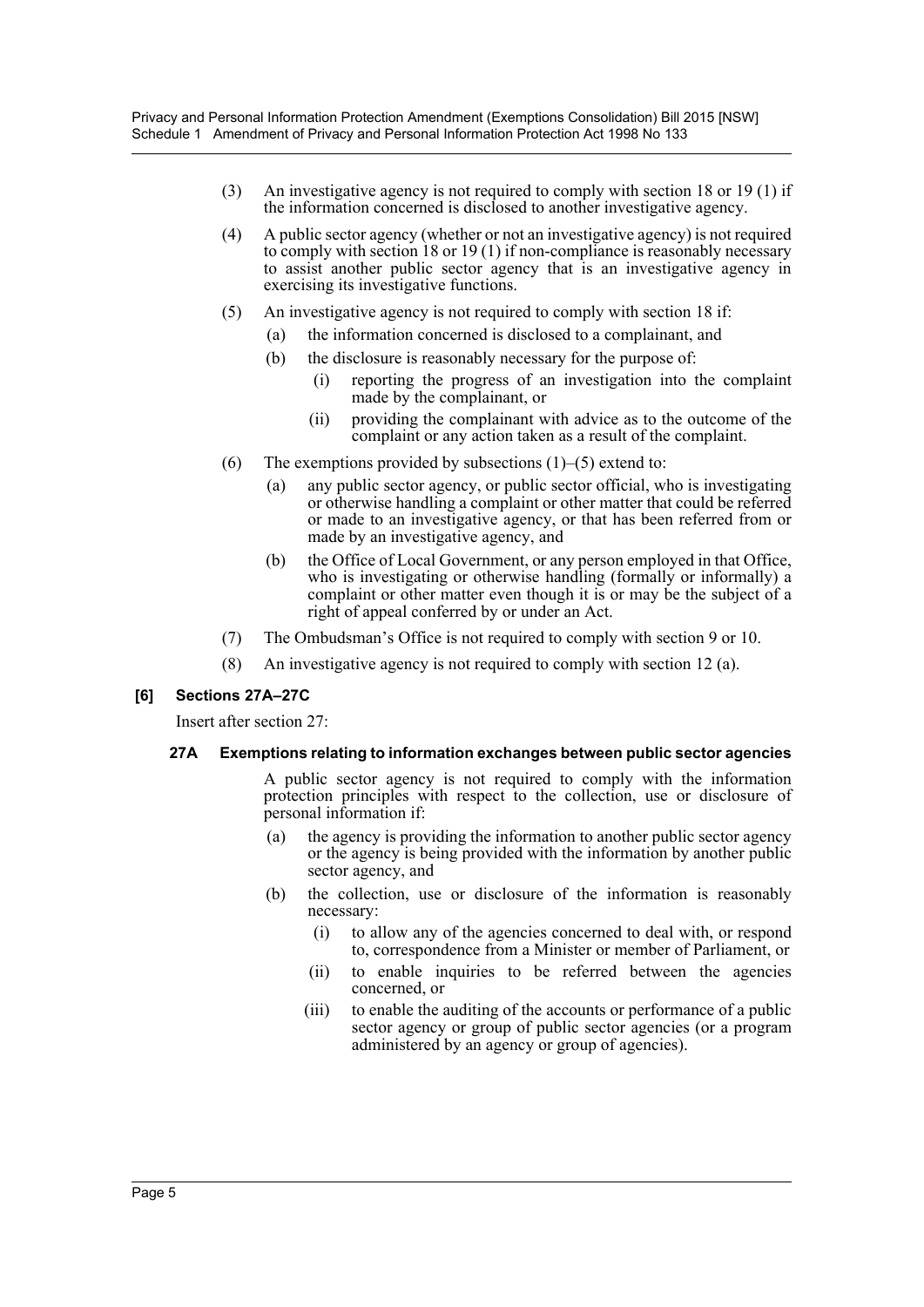Privacy and Personal Information Protection Amendment (Exemptions Consolidation) Bill 2015 [NSW] Schedule 1 Amendment of Privacy and Personal Information Protection Act 1998 No 133

#### **27B Exemptions relating to research**

A public sector agency is not required to comply with the information protection principles with respect to the collection, use or disclosure of personal information if:

- (a) the collection, use or disclosure of the information is reasonably necessary for the purpose of research, or the compilation or analysis of statistics, in the public interest, and
- (b) in the case where the agency would otherwise contravene section 9 in respect of the collection of the information—it is unreasonable or impracticable for the information to be collected directly from the individual to whom the information relates, and
- (c) in the case of the use or disclosure of the information—either:
	- (i) the purpose referred to in paragraph (a) cannot be served by the use or disclosure of information that does not identify the individual or from which the individual's identity cannot reasonably be ascertained and it is impracticable for the agency to seek the consent of the individual for the use or disclosure, or
	- (ii) reasonable steps are taken to de-identify the information, and
- (d) in the case where the use or disclosure of the information could reasonably be expected to identify individuals—the information is not published in a publicly available publication, and
- (e) the collection, use or disclosure of the information is in accordance with guidelines, if any, issued by the Privacy Commissioner for the purposes of this paragraph.

## **27C Exemptions relating to credit information**

- (1) A courts agency is not required to comply with section 17 or 18 if:
	- (a) compliance would prevent the courts agency from disclosing to a credit reporting body that an individual is a default judgment debtor and the amount of the debt, and
	- (b) the courts agency is satisfied that the credit reporting body has given an enforceable undertaking not to retain the information disclosed to it after the expiry of the applicable retention period.
- (2) The *applicable retention period* for the purposes of subsection (1) (b) is:
	- (a) if the debt of the default judgment debtor is satisfied—the period of 2 years commencing on the date that the debt was satisfied, or
	- (b) if the debt of the default judgment debtor remains unsatisfied—the period of 5 years commencing on the date the judgment was given, whichever is the earlier.
- (3) In this section:

*courts agency* means:

- (a) the Department of Justice (including any Public Service executive agency that is related to the Department for the purposes of the *Government Sector Employment Act 2013*), and
- (b) any court or tribunal referred to in Schedule 1 to the *Civil Procedure Act 2005*.

*credit reporting body* has the same meaning as in the *Privacy Act 1988* of the Commonwealth.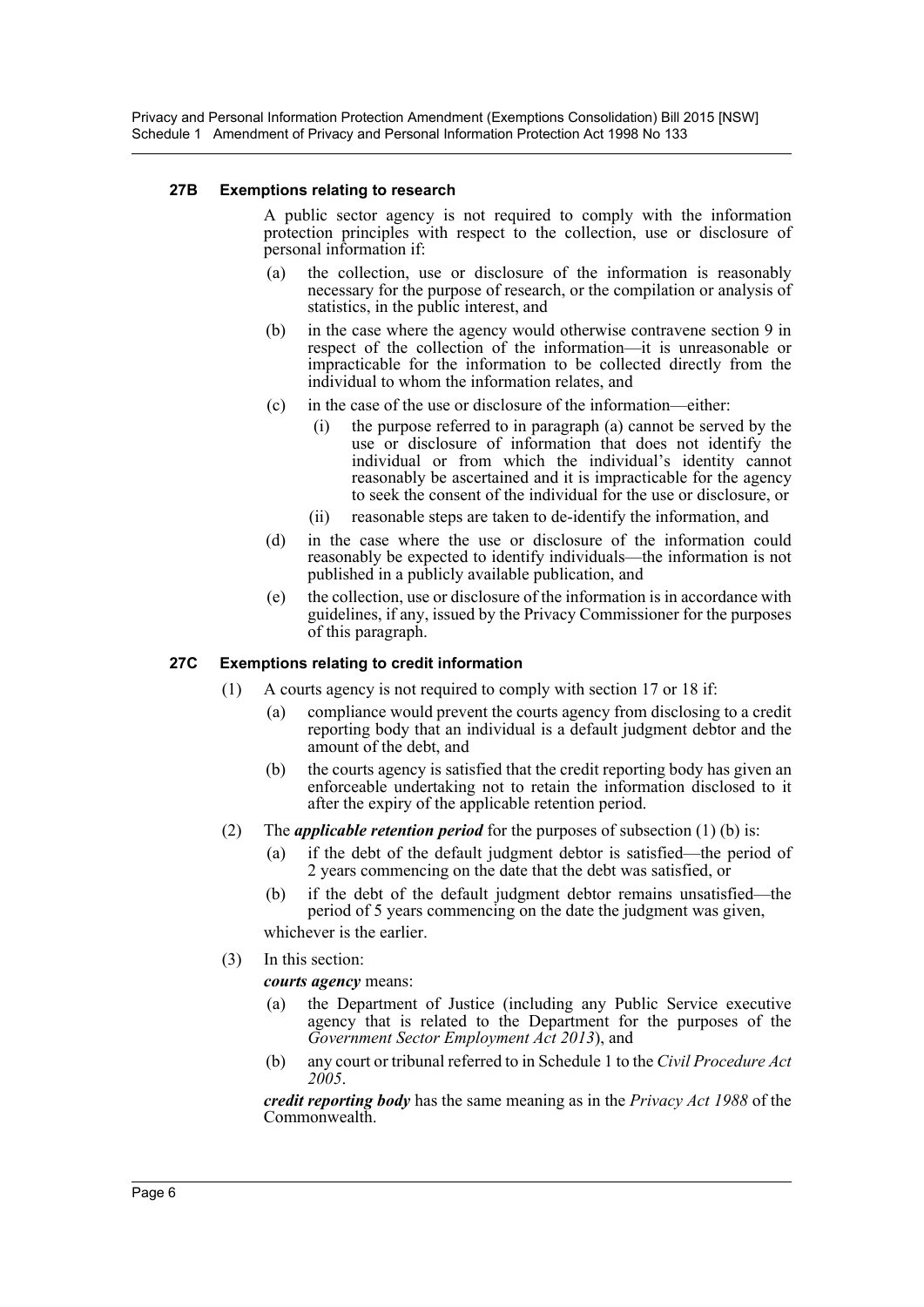*default judgment debtor* means an individual against whom a default judgment has been given by a court or tribunal under the uniform rules within the meaning of the *Civil Procedure Act 2005*.

## **[7] Schedule 4 Savings, transitional and other provisions**

Insert at the end of clause 1 (1):

any other Act that amends this Act

# **[8] Schedule 4, clause 1 (3)**

Omit "in the Gazette". Insert instead "on the NSW legislation website".

## **[9] Schedule 4**

Insert at the end of the Schedule (with appropriate clause numbering):

#### **Provisions consequent on enactment of Privacy and Personal Information Protection Amendment (Exemptions Consolidation) Act 2015**

- (1) The following directions made by the Privacy Commissioner under section 41 are revoked:
	- (a) *Direction on Disclosures of Information by Public Sector Agencies for Research Purposes* as renewed by the Privacy Commissioner on 19 June 2015 for the period 1 July 2015 to 31 December 2015,
	- (b) *Direction relating to the Disclosure of Information to Credit Reporting Agencies* as renewed by the Privacy Commissioner on 19 June 2015 for the period 1 July 2015 to 31 December 2015,
	- (c) *Direction on Information Transfers between Public Sector Agencies* as renewed by the Privacy Commissioner on 19 June 2015 for the period 1 July 2015 to 31 December 2015,
	- (d) *Direction on Processing of Personal Information by Public Sector Agencies in relation to their Investigative Functions* as renewed by the Privacy Commissioner on 19 June 2015 for the period 1 July 2015 to 31 December 2015,
	- (e) *Direction on Disclosures of Information by the New South Wales Public Sector to the National Coronial Information System (NCIS)* as renewed by the Privacy Commissioner on 19 June 2015 for the period 1 July 2015 to 31 December 2015,
	- (f) *Direction on the Collection of Personal Information about Third Parties by New South Wales Public Sector (Human Services) Agencies from their Clients* as renewed by the Privacy Commissioner on 19 June 2015 for the period 1 July 2015 to 31 December 2015,
	- (g) *Direction for the Department of Families and Community Services and Associated Agencies* as renewed by the Privacy Commissioner on 19 June 2015 for the period 1 July 2015 to 31 December 2015,
	- (h) *Direction on the Disclosure of Information to Victims of Crime* as renewed by the Privacy Commissioner on 19 June 2015 for the period 1 July 2015 to 31 December 2015.
- (2) Subclause (1) extends to any direction made before the commencement of this clause that renews a direction referred to in that subclause.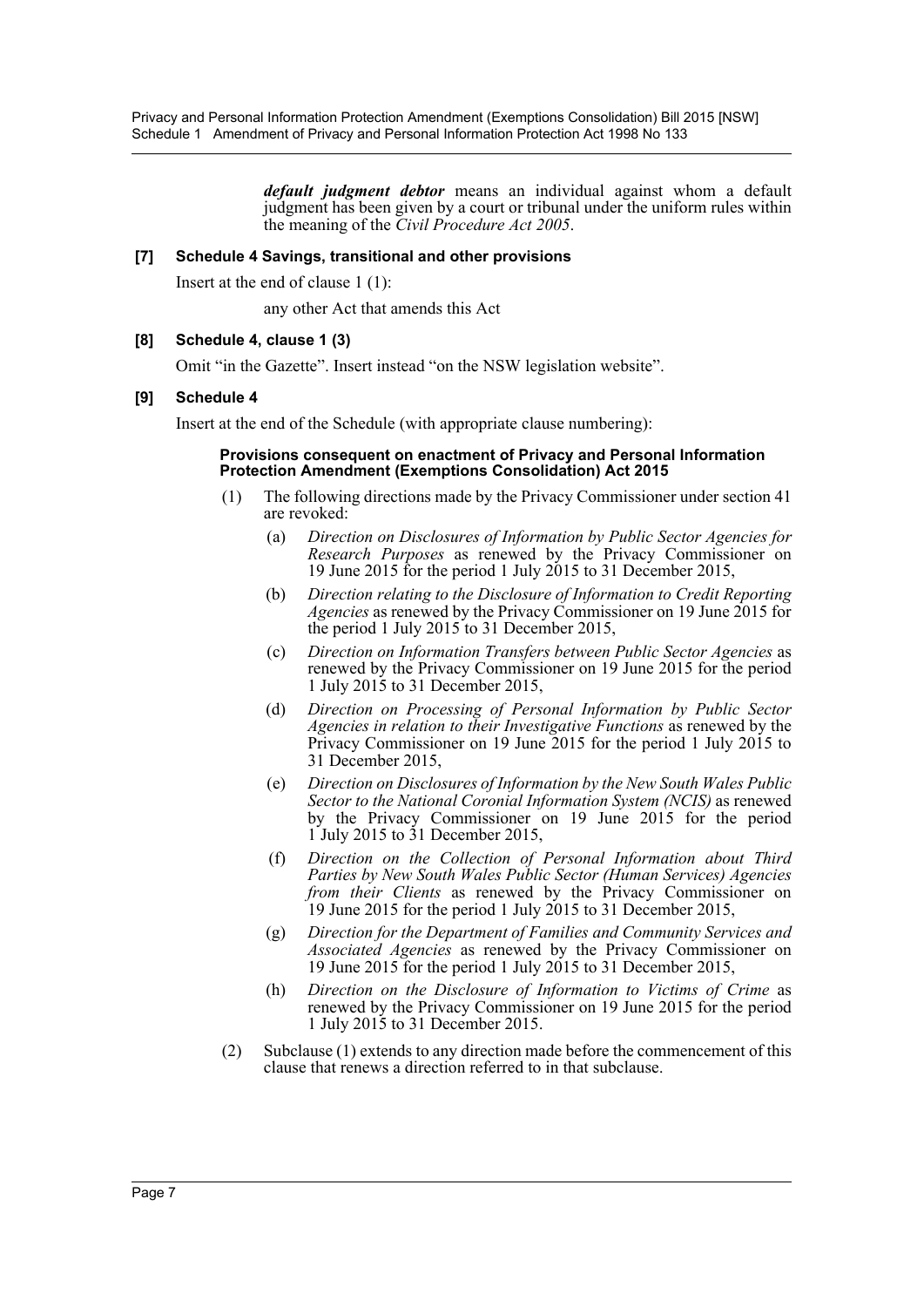# <span id="page-8-0"></span>**Schedule 2 Amendment of other Acts and an instrument**

# **2.1 Coroners Act 2009 No 41**

# **Section 102A**

Insert after section 102:

# **102A Sharing of information with coronial database**

- (1) The Minister may, on behalf of the State, enter into an arrangement (a *coronial information sharing arrangement*) with a person or body that is responsible for the creation or maintenance of a database under which specified NSW coronial information can be provided and included in that database if the Minister is satisfied that:
	- (a) the person or body has a legitimate interest in storing the information in the database, and
	- (b) the person or body will make the information available only to persons with a legitimate interest in obtaining it, and
	- (c) the conditions for making the information available to database users are reasonable.
- (2) NSW coronial information may be provided in accordance with a coronial information sharing arrangement despite any prohibition in, or the need to comply with any requirement of, any Act or law (in particular, the *Privacy and Personal Information Protection Act 1998* and the *Health Records and Information Privacy Act 2002*).
- (3) In this section:

*NSW coronial information* means information obtained in the exercise of functions under this Act.

# **2.2 Privacy Code of Practice (General) 2003**

# **[1] Clause 11**

Omit the clause. Insert instead:

# **11 Collection of personal information from and about third parties**

- (1) A human services agency is not required to comply with section 9 of the Act if it is unreasonable or impracticable in the circumstances to do so.
- (2) A human services agency is not required to comply with section 9 or 10 of the Act if:
	- (a) the personal information collected is about an individual other than a relevant client of the agency, and
	- (b) the personal information is collected from any of the following:
		- (i) a relevant client,
		- (ii) a non-government organisation engaged by the agency to provide services for or to it,
		- (iii) another human services agency, and
	- (c) the personal information is reasonably relevant and reasonably necessary to enable the agency to provide services to a relevant client.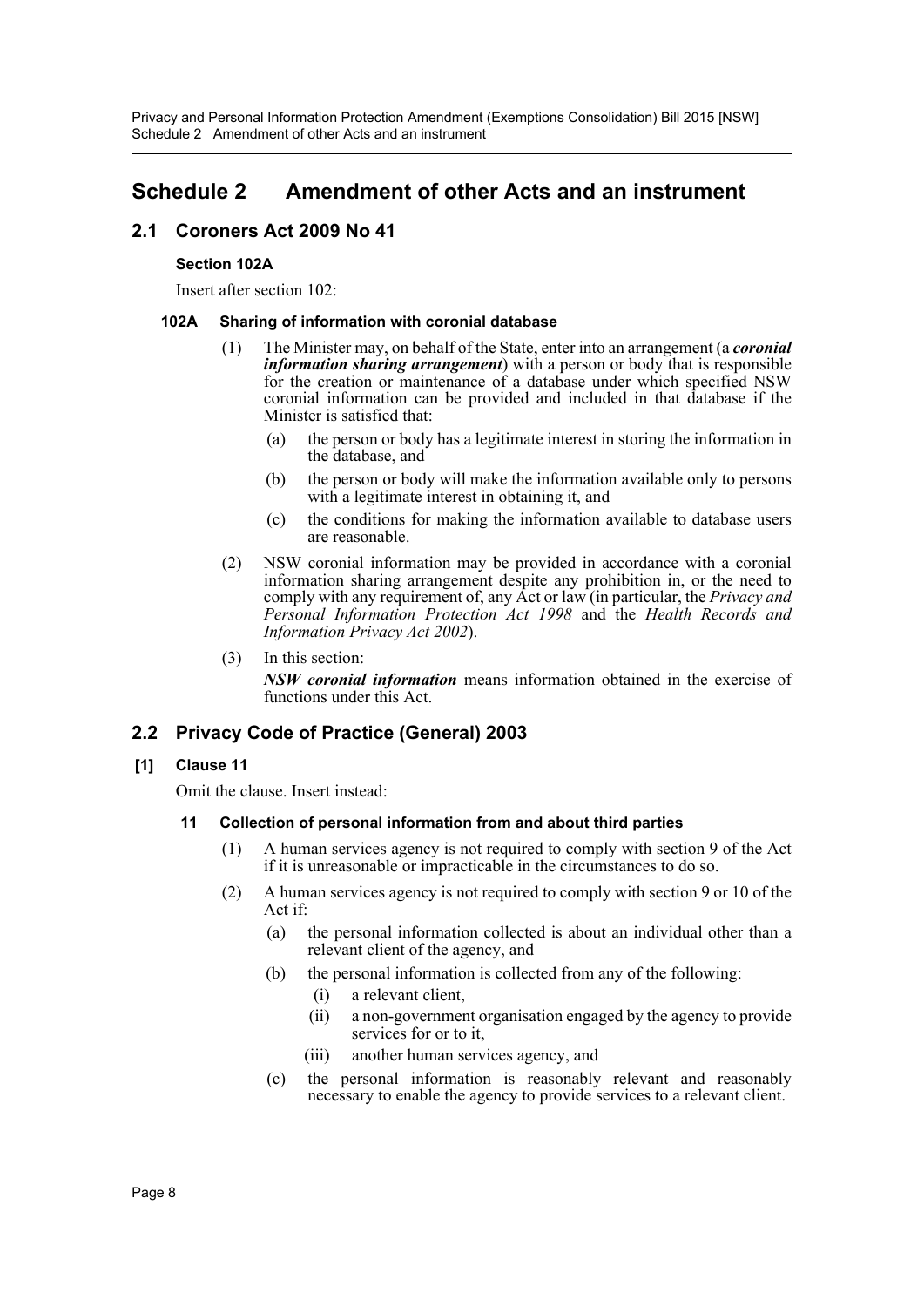Privacy and Personal Information Protection Amendment (Exemptions Consolidation) Bill 2015 [NSW] Schedule 2 Amendment of other Acts and an instrument

(3) In this clause:

*relevant client* of a human services agency means an individual to whom the agency is providing welfare services, health services or mental health services.

## **[2] Clause 16 Disclosure of personal information**

Omit clause 16 (c) (i)–(iii). Insert instead:

- (i) the Department of Family and Community Services,
- (ii) the Ministry of Health,
- (iii) the Justice Health and Forensic Mental Health Network,

#### **[3] Part 6, heading**

Omit the heading. Insert instead:

# **Part 6 Community care**

#### **[4] Clause 17 Interpretation**

Omit the definition of *ageing, disability or home care service agency* or *ADHC agency*  from clause  $17(1)$ .

Insert in alphabetical order:

*authorised employee* of a community care agency means:

- (a) if the agency is a Government Department (or part of a Government Department)—an employee of the Department appointed by the Secretary of the Department, or
- (b) if the agency is the Civil and Administrative Tribunal—a member of staff of the Tribunal appointed by the President of the Tribunal.

## *community care agency* means any of the following:

- (a) the Department of Family and Community Services (including any office or branch of the Department, the Home Care Service Staff Agency or any Public Service executive agency that is related to the Department for the purposes of the *Government Sector Employment Act 2013*),
- (b) Juvenile Justice in the Department of Justice,
- (c) the Civil and Administrative Tribunal.

## **[5] Clause 17 (2)**

Omit "an ADHC agency", "ageing, disability or home care services" and "the ADHC agency".

Insert instead "a community care agency", "services" and "the community care agency", respectively.

## **[6] Clause 18 Modification of certain information protection principles**

Omit "ADHC agencies". Insert instead "community care agencies".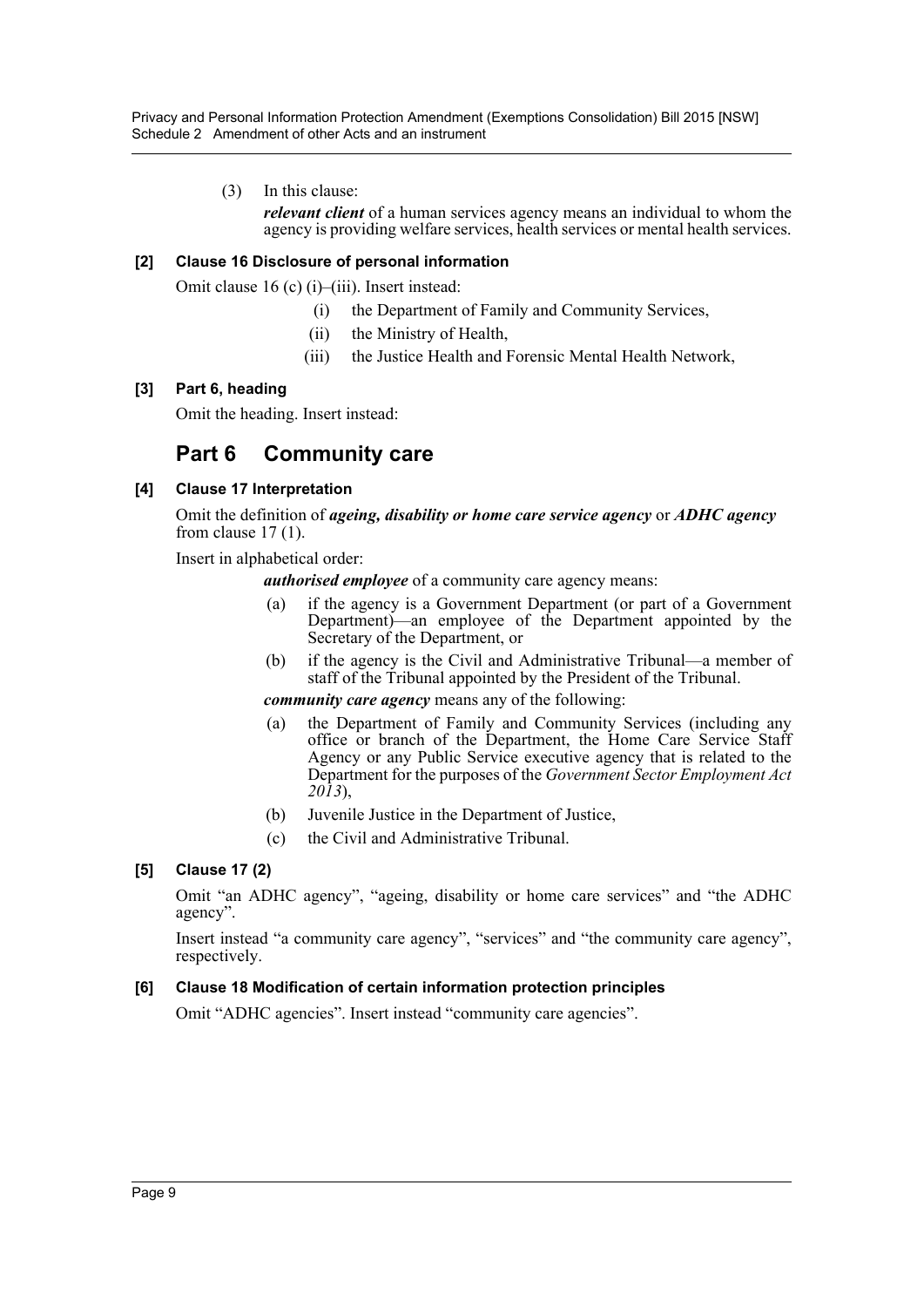Privacy and Personal Information Protection Amendment (Exemptions Consolidation) Bill 2015 [NSW] Schedule 2 Amendment of other Acts and an instrument

# **[7] Schedule 3, heading**

Omit the heading. Insert instead:

# **Schedule 3 Modification of information protection principles applying to community care agencies**

# **[8] Schedule 3**

Omit "An ADHC agency", "an ADHC agency" and "the ADHC agency" wherever occurring.

Insert instead "A community care agency", "a community care agency" and "the community care agency" respectively.

## **[9] Schedule 3, clauses 1 (1) and 8 (example)**

Omit "ageing, disability or home care".

## **[10] Schedule 3, clause 2**

Omit the clause. Insert instead:

## **2 Section 10: Requirements when collecting personal information**

If the individual to whom personal information relates lacks the capacity to understand the matters listed in section 10 of the Act, the community care agency must, instead of complying with that section:

- (a) make a record of those matters in its files and ensure that the record is readily accessible by:
	- (i) if the individual regains capacity, the individual, or
	- (ii) any personal information custodian of the individual, or
	- (iii) the agency itself, and
- (b) inform a personal information custodian of the individual of those matters.

## **[11] Schedule 3, clauses 6 (2) (b) and 7 (2) (b)**

Omit "an officer of the Department of Human Services appointed by the Director-General of that Department to act for individuals who have no personal information custodian" wherever occurring.

Insert instead "an employee of the community care agency (who is authorised by the head of that agency to act for individuals who have no personal information custodian)".

## **[12] Schedule 3, clause 9**

Insert at the end of the Schedule:

## **9 Involvement of individual to whom personal information relates**

A community care agency must, when exercising a function under a provision of this Schedule that requires the consent of a personal information custodian of an individual, take such steps as are reasonably practicable to involve the individual in the provision of that consent.